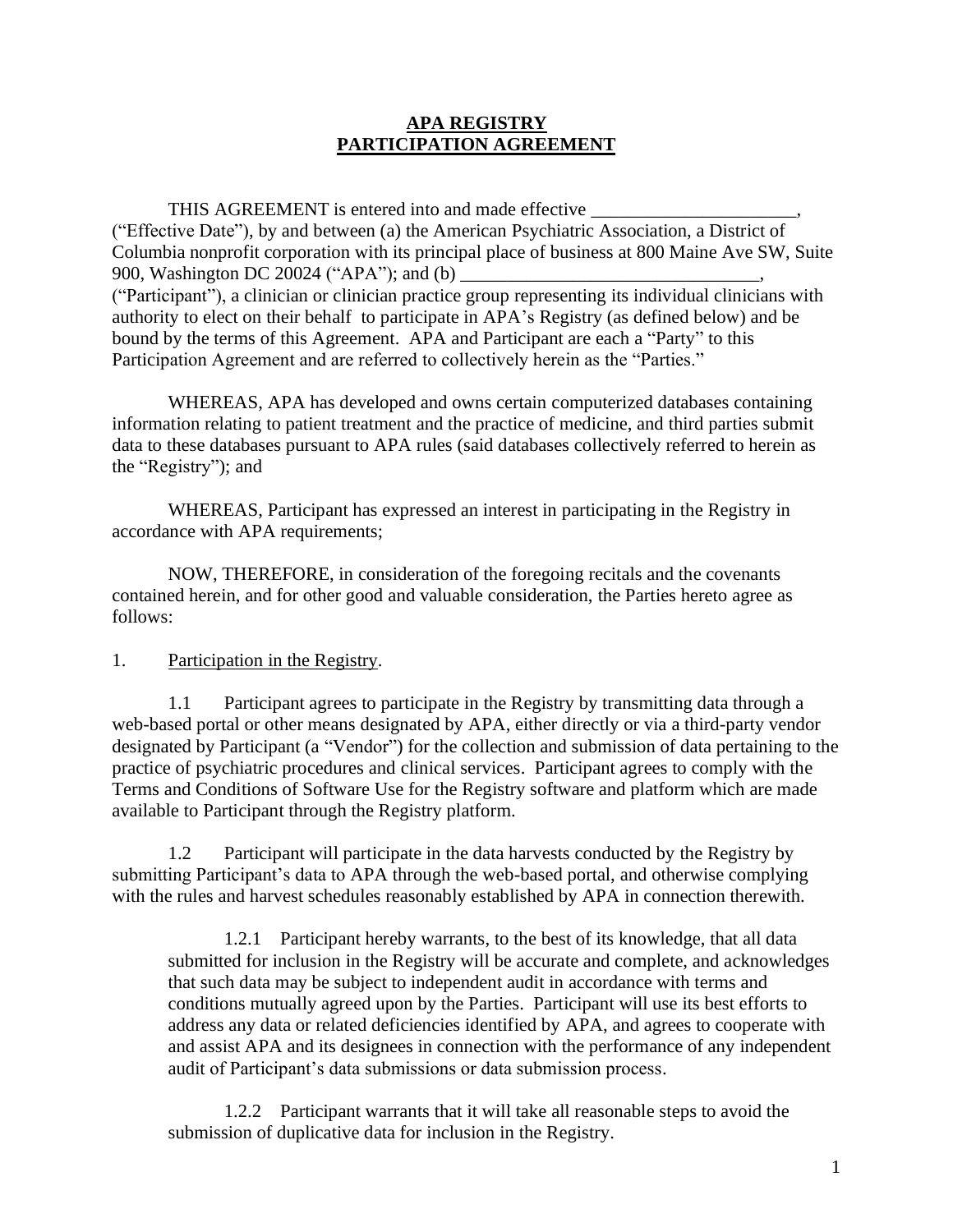1.2.3 Participant agrees to assist and cooperate with APA in its efforts to conduct the Registry.

1.2.4 If applicable, Participant takes full responsibility for the acts and omissions of any Vendor it uses. For purposes of this Agreement, any submission of data by Participant through its Vendor shall be treated as if such data were submitted directly by Participant. The Vendor must be party to a business associate agreement with Participant which complies with the privacy and security regulations promulgated under the Health Insurance Portability and Accountability Act of 1996, as amended ("HIPAA Regulations") in order to act on the Participant's behalf, and Participant acknowledges that the Vendor will not be authorized to participate in the Registry on Participant's behalf unless such agreement remains in effect.

1.2.5 Participant represents and warrants that it has full authority to enter into this Agreement (and the BAA/DUA attached as Appendix C and more fully described in Section 5 herein) on behalf of the relevant clinicians and to bind those clinicians to the terms and conditions of this Agreement and such clinicians have agreed to be so bound. This paragraph holds true for any clinician added by Participant to the Registry subsequent to Participant signing this Agreement.

1.2.6 Whether submitting directly or via Participant's Vendor, Participant represents and warrants that it has full legal rights and authority to submit the data to the Registry, including PHI and clinician-identifying information, and has obtained all necessary patient or clinician authorization, consent, or permission required by applicable law for the uses of the data described in this Agreement.

1.3 Participant agrees and acknowledges that its (or Vendor's) failure to submit data to the Registry, or its (or Vendor's) submission of data to the Registry that does not comply with APA requirements, may result in Participant's failure to receive one or more reports generated by the Registry (see Section 2). Participant agrees to provide written notice to APA if at any time it stops submitting data to the Registry for a period of thirty (30) days or more for any reason.

1.4 Participant shall maintain the security and confidentiality of all passwords and other Registry-related credentials for its users, including by prohibiting sharing of accounts and immediately terminating access for any individual user who is no longer employed by Participant. Participant shall not allow any third party to access the Registry except its authorized users.

1.5 Participant agrees and acknowledges that the data captured by the Registry will include certain entity and clinician-identifying information (which shall be encrypted during transfer and at rest in the Registry software system). Participant agrees that it is Participant's responsibility to obtain any permissions required in order to submit such data for inclusion in the Registry, and specifically agrees to indemnify, defend, and hold harmless APA from and against all claims and liabilities associated therewith to the extent permitted by applicable law.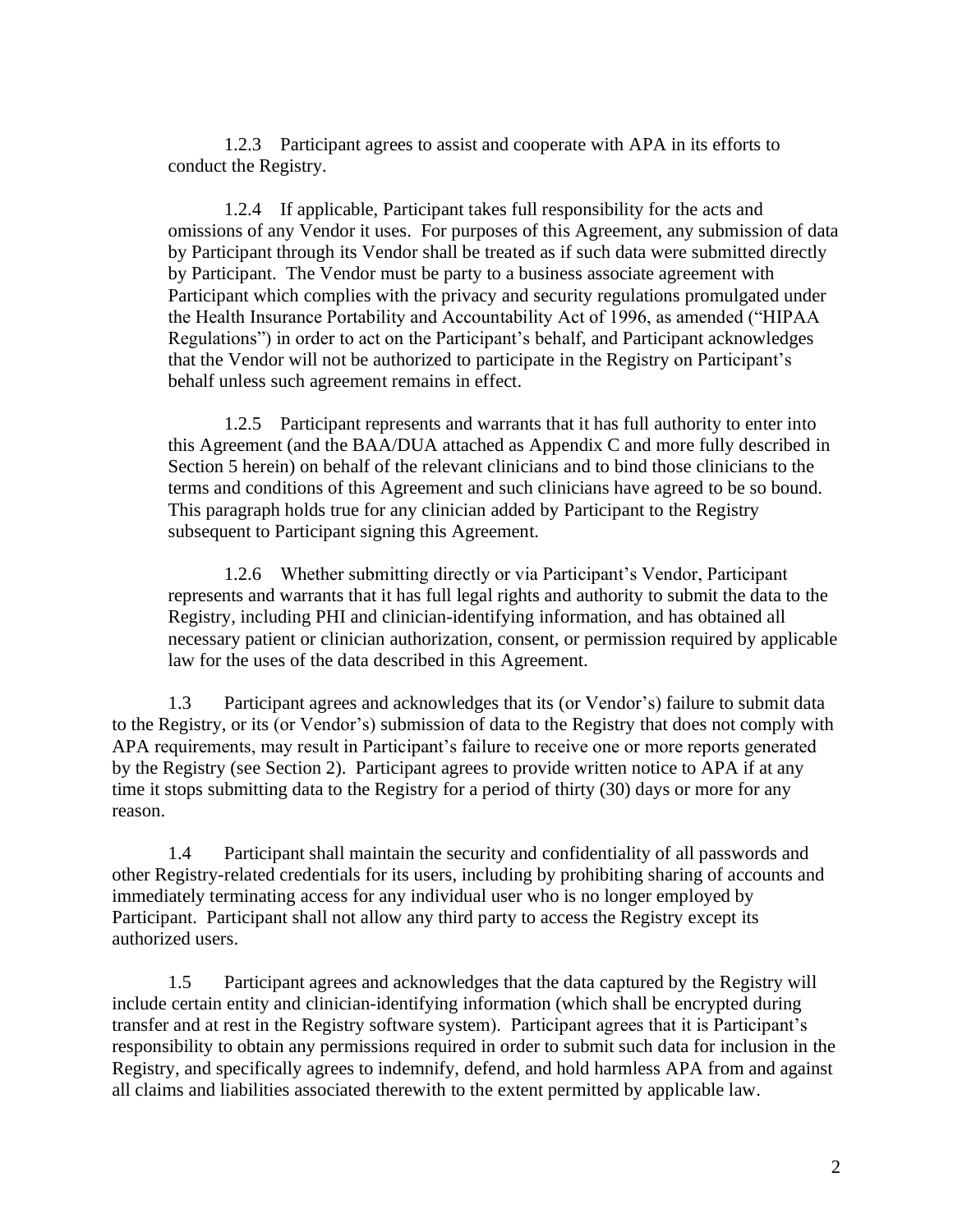2. Registry Reports. Provided that Participant participates in the Registry in accordance with APA requirements, Participant will be entitled to receive electronic access to APA data entry and review forms; reports and graphical dashboards; complimentary annual standard Registry reports, each of which will include both aggregated data from the Registry and Participant-specific information; and such other reports as APA or its independent service providers may prepare for Participants. All such reports shall be structured to reflect data of the Participant, as directed by Participant in a written request. Additional reports may be created for Participant in consideration of the fees required by APA to provide them. The aggregated data included in any and all reports provided hereunder constitute "APA Intellectual Property" (as defined herein) and, as such, may not be reproduced, further disseminated or otherwise used except as provided in Section 6.4 of this Agreement.

3. Participant Ad Hoc Queries. Participant may submit to APA for analysis such requests for ad hoc queries (requiring access to and analysis of aggregate data from the Registry) as Participant may desire. All such requests for ad hoc queries shall be subject to prior approval by APA, in accordance with such procedures and other requirements as it may reasonably establish, before efforts are undertaken to respond thereto. In its response to each of Participant's ad hoc queries, APA shall give due consideration to scientific merit, the funds and other resources available to address ad hoc queries and other pertinent factors; provided, however, that APA may condition its approval of a request for an ad hoc query upon Participant's agreement to pay the fees required by the APA and any other service providers in order to appropriately address Participant's ad hoc query. As a part of its efforts to promote the use of the Registry as a tool for the development of beneficial scientific information, APA will provide reasonable assistance to Participant in refining Participant's requests for ad hoc queries so as to enhance their potential for approval in light of the pertinent factors noted above.

4. Fees and Membership Requirements (Appendix B). The Registry fees are set forth in Appendix B, which is attached hereto and incorporated herein by reference. Unless otherwise stated, all fees are exclusive of taxes, levies, duties or similar governmental assessments of any nature. Participant is responsible for paying all such taxes and assessments associated with any fee paid hereunder. If any amount owing by Participant is sixty (60) or more days overdue, APA may, without limiting other rights and remedies, suspend Participant's use or access to the Registry until such amounts are paid in full. The American Board of Psychiatry and Neurology ("ABPN") has provided a monetary grant to partially support the development of the Registry and ensure the opportunity for participation in the Registry by ABPN diplomates.

5. Confidentiality. The Parties understand that APA will need to be able to use and disclose confidential data for the purposes set forth in this Agreement. Such use and disclosure will include data aggregation and de-identification services. APA acknowledges that the data submitted to the Registry by Participant are deemed confidential. Accordingly, APA agrees and acknowledges that it will treat, and require any subcontractors with access to such data to treat, such information as confidential. The Parties hereby agree to comply with all applicable statutes and regulations, under federal and state laws, including but not limited to the HIPAA Regulations and any other applicable statutes or regulations concerning patient privacy and data security. To that end, it is agreed and acknowledged that the Parties are executing the Business Associate Agreement and Data Use Agreement ("BAA/DUA") attached hereto as Appendix C in conjunction with their execution of this Agreement, which is incorporated herein by reference and made part of this Agreement.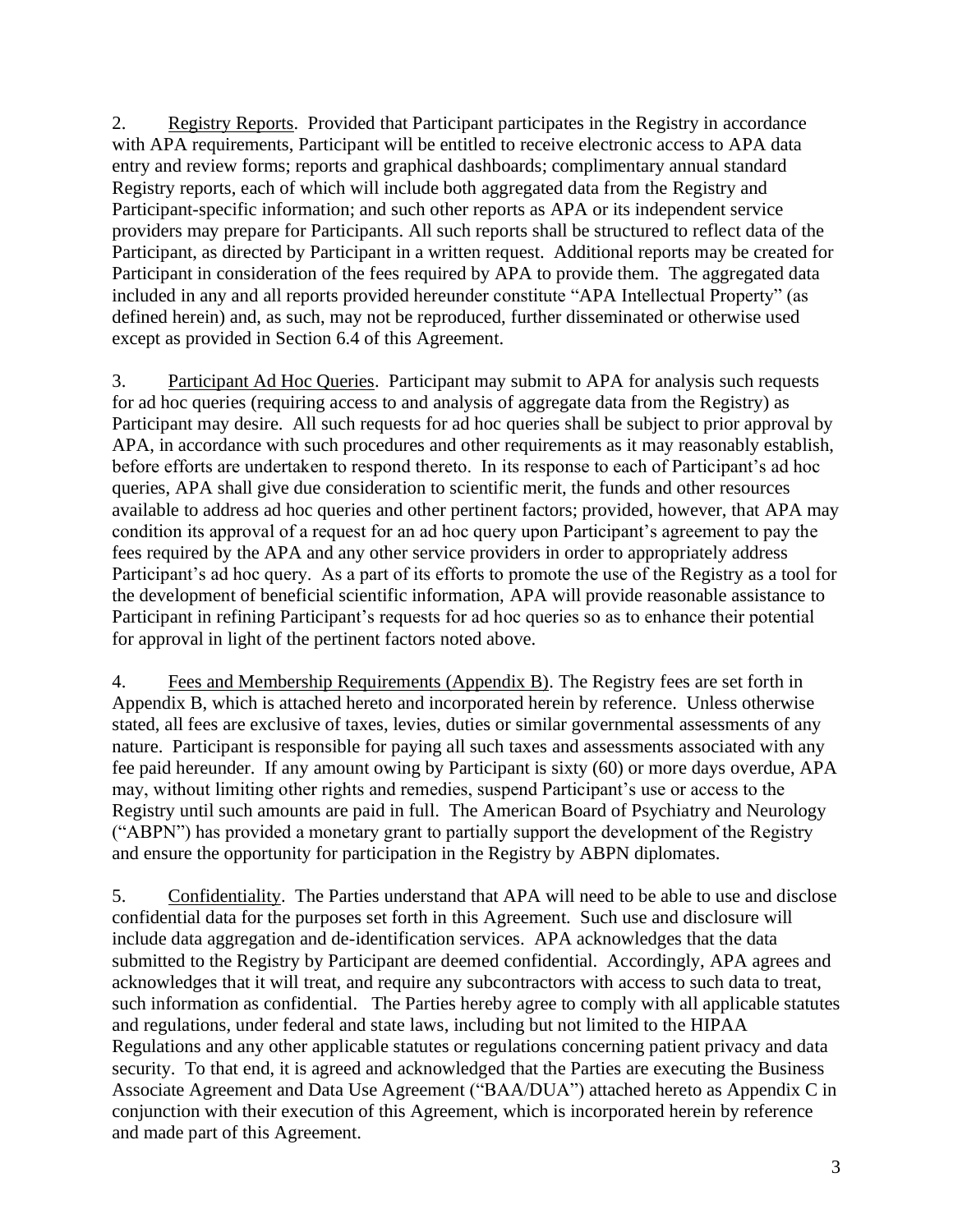## 6. Intellectual Property.

6.1 It is agreed and acknowledged that all data submitted for inclusion in the Registry by or on behalf of Participant are and shall remain Participant's proprietary information, and may be used by APA and its designees only in accordance with the terms of this Agreement and any subsequent instruction from Participant with respect thereto (*e.g.*, in connection with data collection efforts of geographically based groups of clinicians).

6.2 Participant hereby agrees that all data submitted by or on behalf of Participant to APA or APA's designee for purposes of inclusion in the Registry may be used by APA as a part of the Registry and any subset thereof that APA may choose to create and use as it sees fit for the purposes of promoting Participant's and other Registry participants' health care operations, for medical research (as defined by the HIPAA Regulations) by APA and others authorized by APA, and the other interests of the Registry (including, without limitation, publication of such data); provided, however, that no such data shall be used and disclosed in such a way as to identify Participant or any individual clinician or clinician group, unless and until Participant advises APA in writing that it has authorized and/or secured appropriate consent for such disclosure. APA will not share Protected Health Information with third parties except as otherwise authorized under this Agreement, the BAA/DUA in Appendix C, and the HIPAA Regulations.

6.3 Participant acknowledges that APA is and shall be deemed the owner of all rights to the Registry including but not limited to the aggregate data contained therein and subsets thereof; all data fields, data elements, datasets, databases, and data dictionaries developed by and for the Registry; any and all reports based on the Registry data, and all information derived therefrom (including, without limitation, all risk algorithms and associated Beta coefficients and Y intercepts); and all trademarks, trade secrets and all other intellectual property arising from or reflected in the Registry, with the exception of Participant's data (collectively, "APA Intellectual Property").

6.4 Participant may not use APA Intellectual Property without first obtaining the express written consent of APA, provided that Participant may use aggregated data from the Registry that have been included in APA reports to Participant or previously released to the public by APA (*e.g.*, in published reports and slide sets) without first obtaining such written consent so long as Participant does not make any statements about such data that are false or misleading.

6.5 Neither Party shall use the name, trademark, or logo of the other Party or its employees for promotional purposes without prior written consent of the relevant Party, except that APA may list Participant as a participating entity on its website and in other materials for noncommercial purposes.

7. CMS Quality Reporting Consents/Waivers. If the Registry or its designee is approved as Qualified Clinical Data Registry ("QCDR") or Qualified Registry for purposes of reporting physician performance measurement data under the Medicare Physician Quality Reporting System ("PQRS") and/or the Medicare Merit-Based Incentive Payment System ("MIPS"), and if Participant has submitted data to the Registry for procedures performed by clinicians who are affiliated with Participant, either as an employee, contractor, or member of Participant's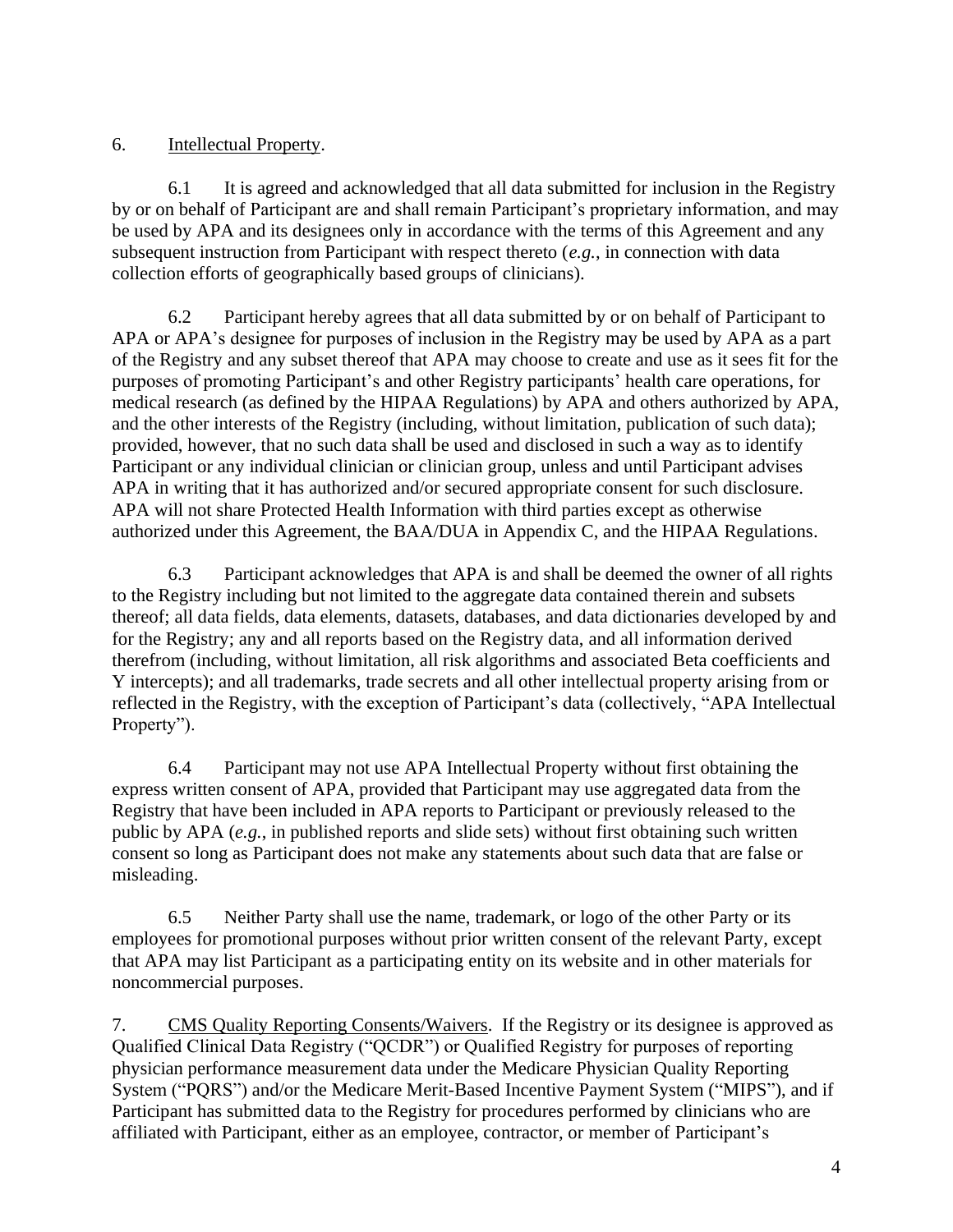workforce; and if Participant or any such affiliated clinician wishes to participate in the PQRS and/or MIPS program through the Registry, acting either as a QCDR or a Qualified Registry, Participant hereby agrees and consents to the Registry's use of Participant's data for purposes of reporting Participant's or its affiliated clinicians' data to the Medicare program for PQRS and/or MIPS purposes. In addition, Participant and/or Participant's affiliated clinicians must execute the Registry's Consents/Waiver form as amended from time to time, as a condition of participating in the Registry's PQRS and MIPS reporting program.

8. Indemnification. APA agrees to indemnify and hold harmless Participant from and against any and all third-party claims, costs and expenses (including attorneys' fees and expenses), demands, actions and liabilities of every kind and character whatsoever (a "Claim") arising from a breach by APA of any covenant or provision under this Agreement (including the BAA/DUA), or APA's negligence, gross negligence or intentional misconduct, provided that Participant (a) promptly gives APA written notice of the Claim; (b) gives APA, at its option, sole control of the defense and settlement of the Claim (provided that APA may not settle any Claim without Participant's consent unless the settlement unconditionally releases Participant of all liability); and (c) provides to APA all reasonable assistance, at APA expense; and that the liability was not caused by the Participant's or any of its clinicians' breach of this Agreement, negligence, or intentional wrongdoing. APA's obligation to indemnify is not suspended or waived by but is reduced to the extent it is prejudiced or damaged (including loss of or restriction on insurance coverage otherwise available) by Participant's failure to do any of the foregoing in clauses (a) through (c) inclusive.

Participant agrees to indemnify, defend, and hold harmless APA and its subcontractors (if any) from and against any and all Claims arising from Participant's negligence, gross negligence or intentional misconduct, or breach of Participant's representations, warranties or obligations under this Agreement (including the BAA/DUA), absent the gross negligence or willful misconduct of APA or its subcontractors.

9. Limitation of Liability. Under no circumstances will either Party be liable to the other for any indirect or consequential damages of any kind and however caused, including lost profits or revenues arising in any way in connection with this Agreement, whether in contract, warranty, tort, negligence or under any other theory of liability and whether or not the party has been advised of the possibility of such damages. APA's total liability under this Agreement for any reason shall be limited to \$500,000.

**PARTICIPANT ACKNOWLEDGES AND AGREES THAT OTHER THAN AS EXPRESSLY PROVIDED HEREIN, THE REGISTRY IS BEING MADE AVAILABLE TO PARTICIPANT AND ITS USERS ON AN "AS IS" BASIS. APA DOES NOT WARRANT THAT THE REGISTRY WILL PERFORM UNINTERRUPTED OR ERROR FREE OR THAT IT WILL MEET PARTICIPANT'S OR ITS USERS' REQUIREMENTS AND EXPRESSLY DISCLAIMS ANY WARRANTY, WHETHER EXPRESS OR IMPLIED, NOT EXPLICITLY SET FORTH IN THIS AGREEMENT. NO ORAL OR WRITTEN INFORMATION OR ADVICE GIVEN BY APA, ITS EMPLOYEES, OR CONTRACTORS SHALL IN ANY WAY INCREASE THE WARRANTIES PROVIDED UNDER THIS AGREEMENT.** 

.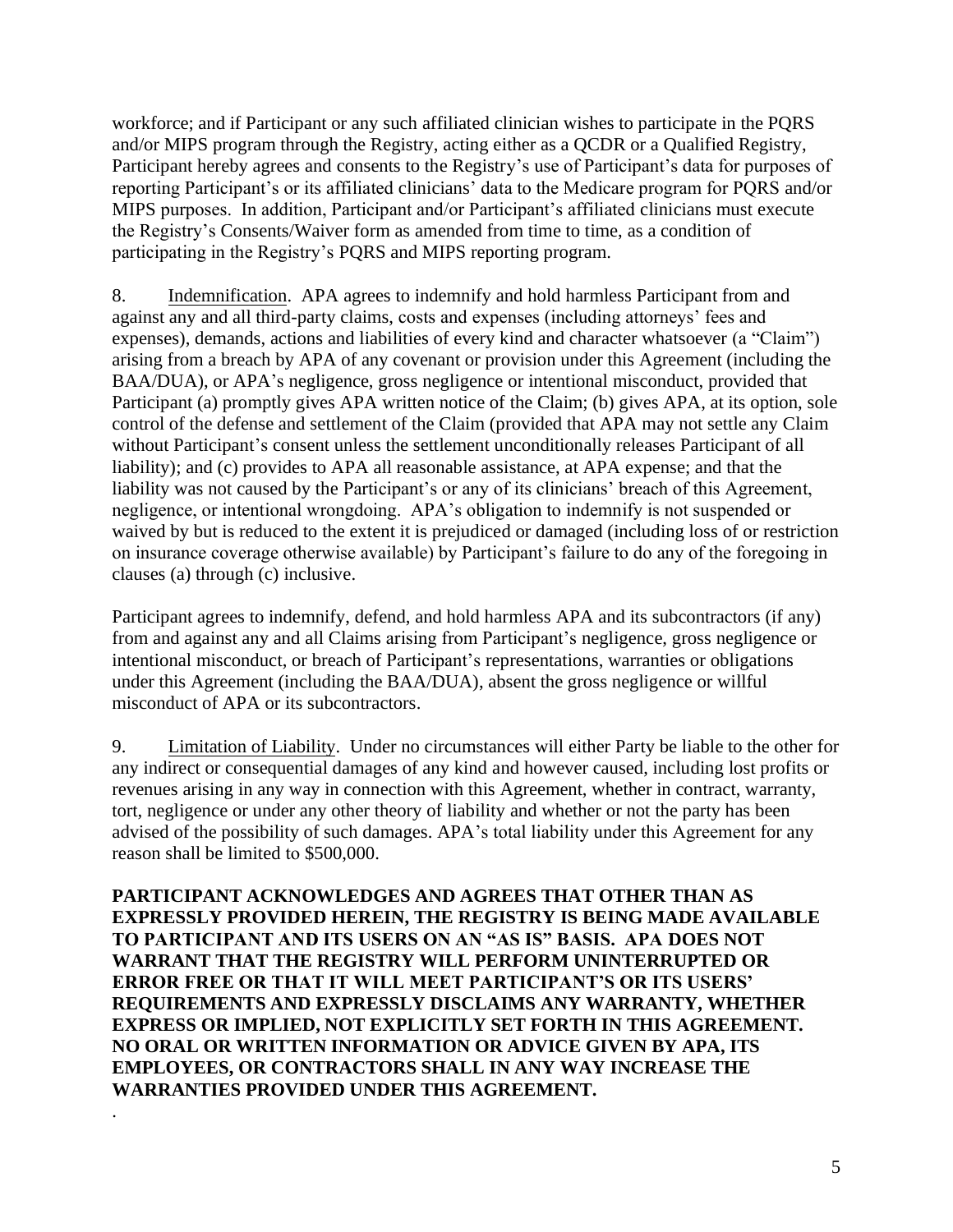## 10. Term and Termination.

## 10.1 Subject to the terms of Section 10.2, this Agreement shall be effective upon the Effective Date and for a period continuing until December 31st of that calendar year; **thereafter it shall be automatically renewed on an annual basis unless either Party provides the other with a written notice of termination at least sixty (60) days prior to December 31st .**

10.2 Either Party may terminate this Agreement upon sixty (60) days written notice to the other Party. This Agreement may be terminated at any time upon either Party's material breach of this Agreement and the other Party's provision of written notice thereof; provided, however, that if said breach is cured to the non-breaching Party's satisfaction (as reflected in written notice thereof) within thirty (30) days after the provision of such notice, said termination notice shall be of no further force or effect and this Agreement shall be fully reinstated.

11. Equitable Relief. The Parties understand and agree that money damages may not be a sufficient remedy for the breach of the provisions of this Agreement, and that emergency injunctive relief shall be available as a potential remedy for any such breach by either Party. Such remedy shall not be deemed to be the exclusive remedy for the breach of this Agreement, but shall be in addition to all other remedies at law or in equity to the non-breaching Party.

12. Independent Contractors. The relationship of the Parties to this Agreement is that of independent contractors, and not that of master and servant, principal and agent, employer and employee, partners, or joint venturers.

13. Notices. All notices and demands of any kind or nature which either Party to this Agreement may be required or may desire to serve upon the other in connection with this Agreement shall be in writing, and may be served personally, by United States mail, by overnight courier (e.g., Federal Express or DHL), or by email to the following addressees:

If to Participant:

| Attn:  |  |  |  |
|--------|--|--|--|
| Email: |  |  |  |

If to APA: American Psychiatric Association 800 Maine Ave SW, Suite 900 Washington DC 20024 Attn: General Counsel Email: contracts@psych.org

Service of such notice or demand so made shall be deemed complete on the first business day of or after actual delivery. Either Party may, from time to time, by notice in writing served upon the other Party, designate a different mailing address or a different person to which all further notices or demands shall thereafter be addressed.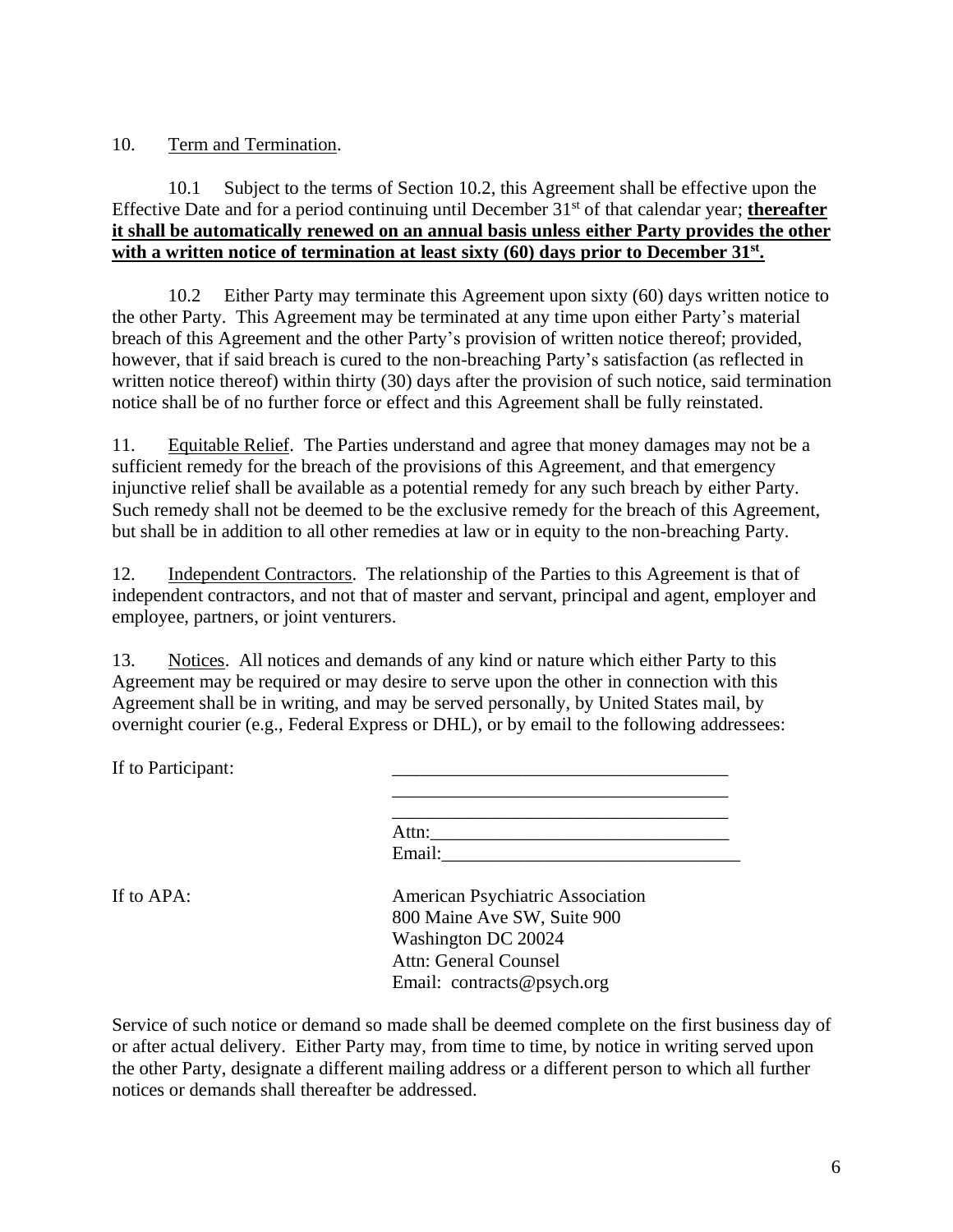14. Headings. The headings of the various sections hereof are intended solely for the convenience of reference and are not intended for any purpose whatsoever to explain, modify or place any construction upon any of the provisions of this Agreement.

15. Assignment. This Agreement may not be assigned by either Party without the prior express written approval of the other Party, except that either Party may assign this Agreement to an affiliate, successor entity, or subsidiary without the written approval of the other Party.

16. Counterparts. This Agreement may be executed in one or more counterparts, each of which shall be deemed an original and all of which taken together shall constitute one and the same instrument.

17. Waiver. A waiver by either Party to this Agreement of any of its terms or conditions in any one instance shall not be deemed or construed to be a general waiver of such term or condition or a waiver of any subsequent breach.

18. Choice of Law and Forum. This Agreement shall be governed in all respects according to the laws of the District of Columbia irrespective of its choice of law rules. In addition, the Parties consent to be subject to the exclusive jurisdiction of the federal and local courts of the District of Columbia for any litigation, special proceeding, or other proceeding between the Parties that may arise out of, or be brought in connection with or by reason of, this Agreement. Each Party agrees that the provisions of this Section 18 are specifically enforceable, and that it shall pay all expenses, damages, and costs (including attorneys' fees and expense) of any other Party if it commences, prosecutes, or permits to continue any actions in any other forum.

19. Severability. All provisions of this Agreement are severable. If any provision or portion hereof is determined to be unenforceable by a court of competent jurisdiction, the rest of this Agreement shall remain in full effect, provided that its general purposes remain reasonably capable of being effected.

20. Survival. The provisions of Sections 1.4, 5, 6, 8, 9, 11, 13, 18 and all other terms within this Agreement that are necessary or appropriate to give meaning thereto shall survive any termination of this Agreement.

21. Entire Agreement. This Agreement (a) constitutes the entire agreement between the Parties hereto with respect to the subject matter hereof; (b) supersedes and replaces all prior agreements, oral or written, between the Parties relating to the subject matter hereof; and (c) except as otherwise indicated herein, may not be modified, amended or otherwise changed in any manner except by a written instrument executed by the Party against whom enforcement is sought.

# **[Remainder of page intentionally left blank. Signature page to follow.]**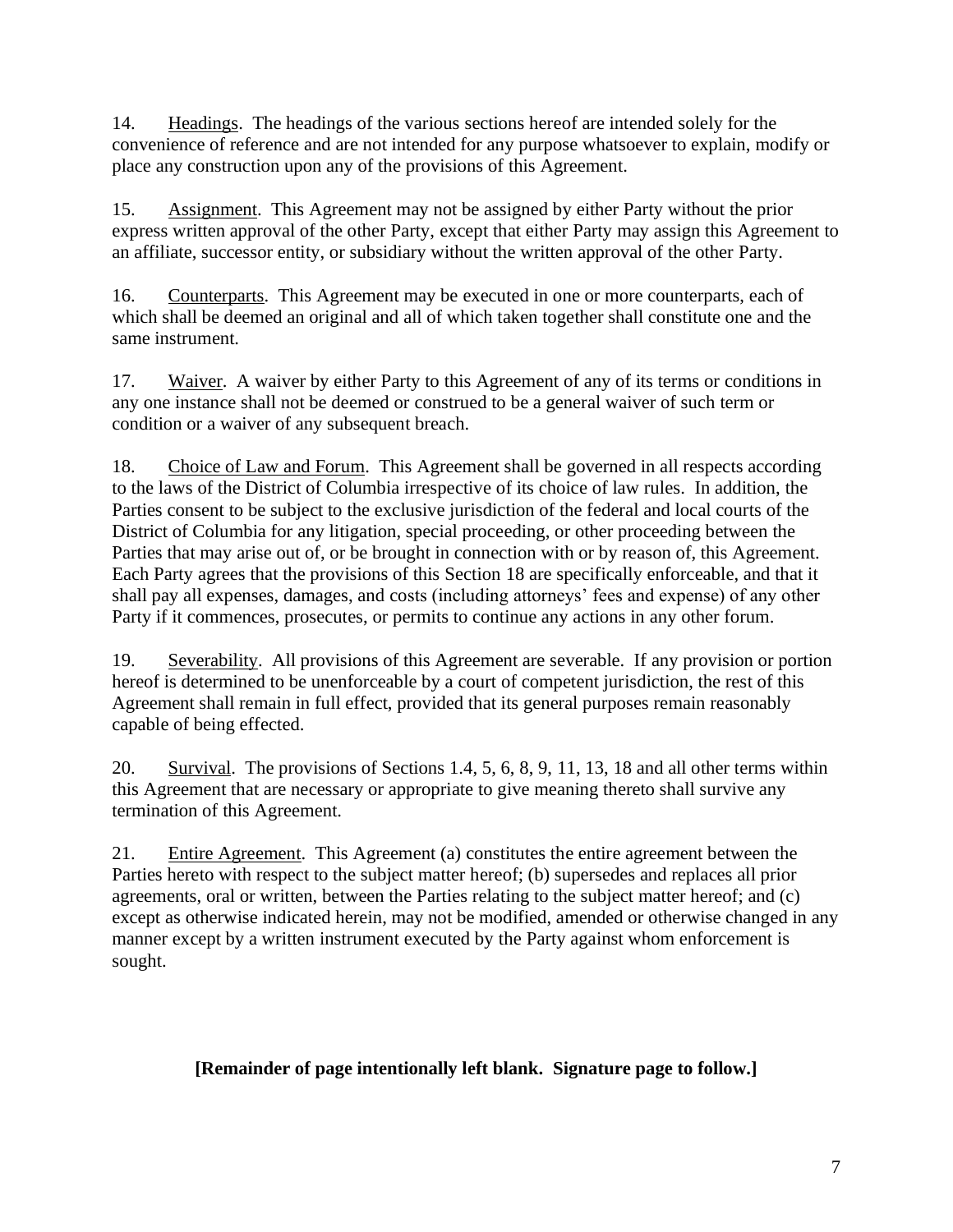Is Participant a Part 2 Program, as defined by 42 C.F.R. § 2.11? \_\_\_ YES \_\_\_ NO

If YES, Participant must sign this Agreement in two places: (i) below Section 22, and (ii) on the final signature line. If NO, Participant should sign on the final signature line.

If Participant is a Part 2 Program, as defined by 42 C.F.R. § 2.11, the following Section 22 shall be added to this Agreement:

22. Qualified Service Organization Agreement. Participant is a Part 2 program required to comply with the regulations set forth at 42 CFR Part 2 ("Part 2"). APA is a qualified service organization providing services to Participant. To the extent that in performing its services for or on behalf of Participant, APA uses, discloses, maintains, or transmits PHI that is protected by Part 2, APA acknowledges and agrees that in receiving, storing, processing or otherwise dealing with any such patient records, it is fully bound by the regulations set forth at Part 2; and, if necessary will resist in judicial proceedings any efforts to obtain access to patient records except as permitted by the Part 2 regulations.

# **PARTICIPANT**

Signed:

Name and Title:

IN WITNESS WHEREOF, the Parties hereto have duly executed this Agreement, as of the date and year first written above.

## **AMERICAN PSYCHIATRIC ASSOCIATION PARTICIPANT**

| By:  | <u> 1989 - Johann Stein, marwolaethau a bhann an t-Amhair ann an t-Amhair an t-Amhair an t-Amhair an t-Amhair an</u> |       |
|------|----------------------------------------------------------------------------------------------------------------------|-------|
|      | Kevin Madden                                                                                                         |       |
| Its: | <b>Chief Financial Officer</b>                                                                                       | Its:  |
|      |                                                                                                                      | Date: |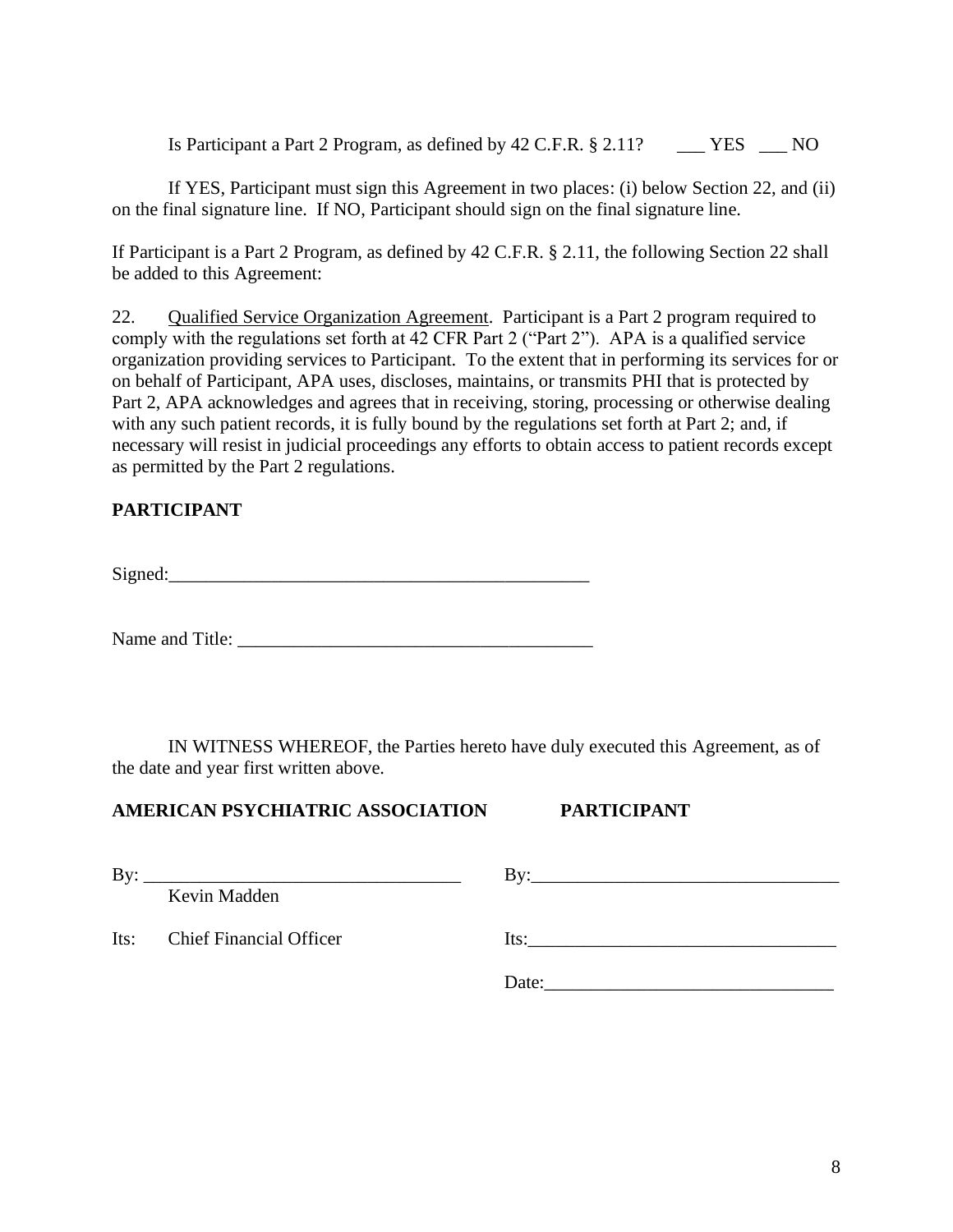# **Appendix B**

## **Fees and Membership Requirements**

Registry participants should consult [www.psychiatry.org/registry](http://www.psychiatry.org/registry) for Registry fees which are subject to change by APA. Registry fees applicable for each Participants will be set forth in an annual invoice issued to that Participant.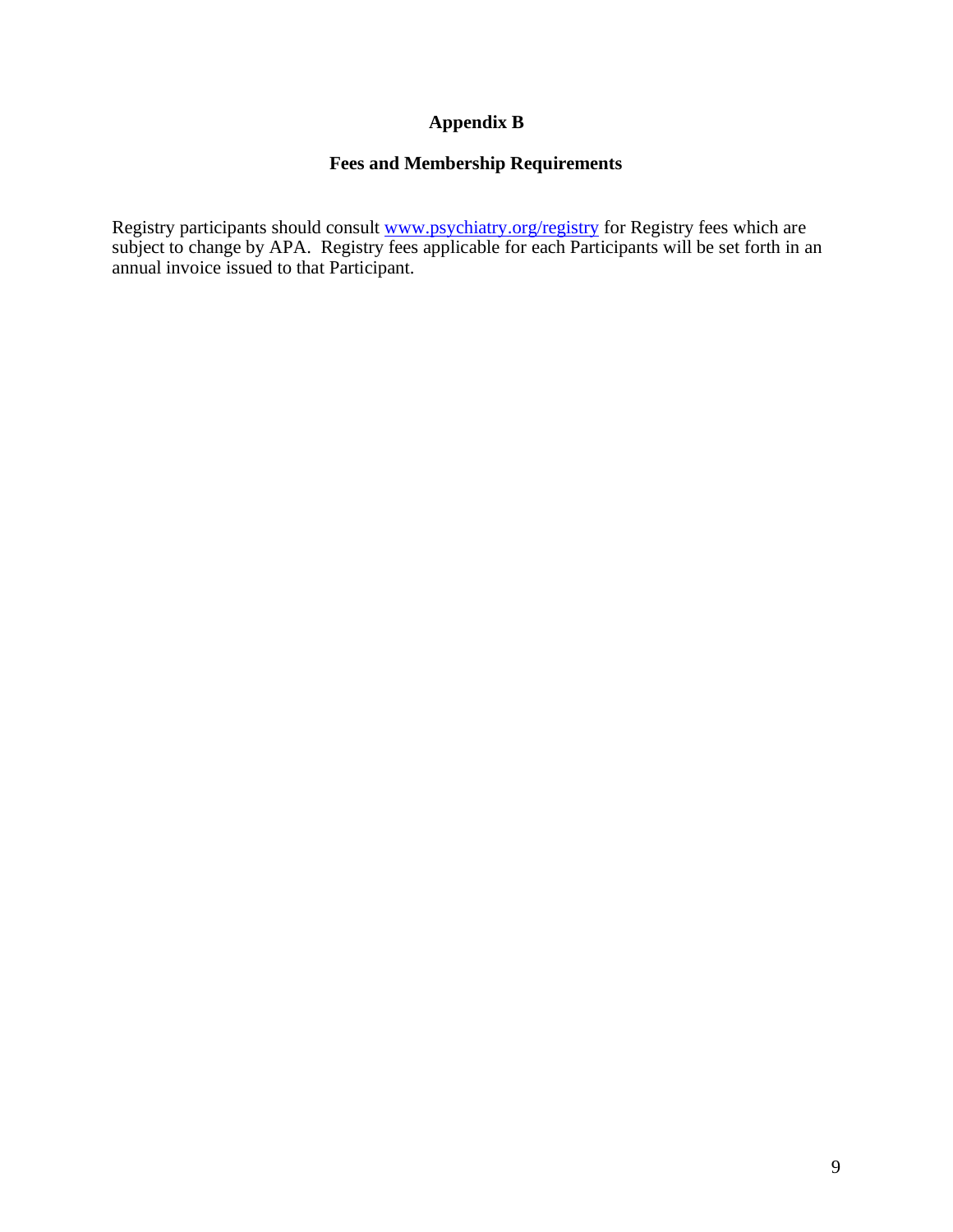**Appendix C**

## **BUSINESS ASSOCIATE AGREEMENT AND DATA USE AGREEMENT**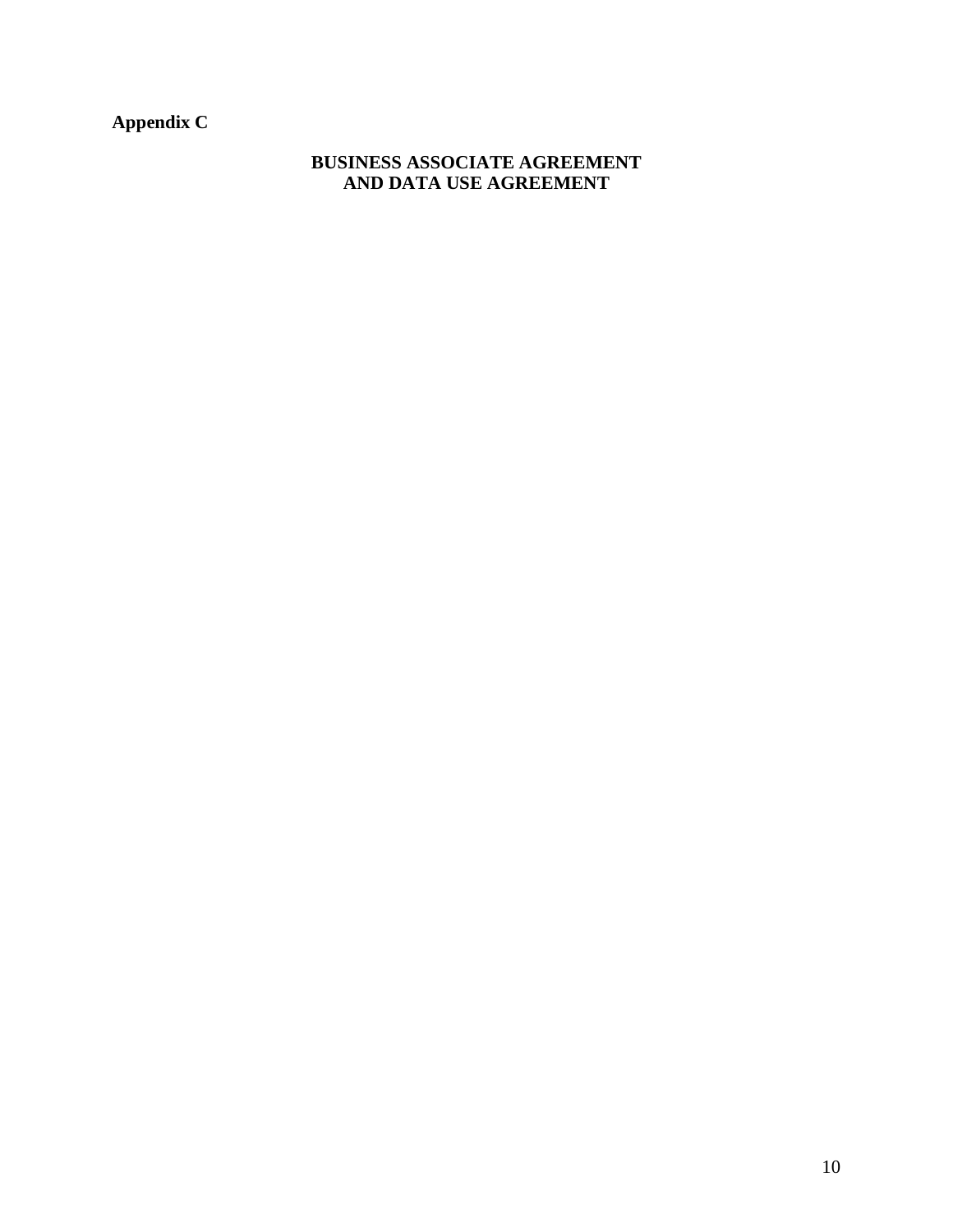### **BUSINESS ASSOCIATE AGREEMENT AND DATA USE AGREEMENT**

THIS BUSINESS ASSOCIATE AGREEMENT AND DATA USE AGREEMENT (this "BAA/DUA") is entered into on the dates set forth on the signature page below and made effective on  $($ , (the "Effective Date"), by and between the American Psychiatric Association, a District of Columbia nonprofit corporation with its principal place of business at 800 Maine Ave SW, Suite 900, Washington DC 20024 ("APA"); and **\_\_\_\_\_\_\_\_\_\_\_\_\_\_\_\_\_\_**, with its principal place of business at

\_\_\_\_\_\_\_\_\_\_\_\_\_\_\_\_\_\_\_\_\_\_\_\_\_\_\_\_\_\_\_\_, ("Participant") a clinician or clinician group representing its individual with authority to elect on their behalf to participate in the Registry (as defined below) and be bound by the terms of the Participation Agreement (as defined herein). APA and Participant are each a "Party" to this BAA/DUA and are referred to collectively as the "Parties."

## **RECITALS**

APA and Participant are parties to that certain Participation Agreement, dated as of \_\_\_\_\_\_\_\_\_\_\_\_\_\_\_\_\_\_\_\_\_\_\_\_\_\_\_\_("Participation Agreement"), setting forth the terms of Participant's participation in the clinical data registry developed by APA ("Registry");

The Participation Agreement permits and provides for Participant, acting as a Covered Entity, to submit data to the Registry, and for APA, acting as a Business Associate, to conduct data analyses that relate to the Participant's Health Care Operations, including but not limited to Data Aggregation, quality assessment and improvement, and peer review functions;

The Participation Agreement may from time to time require the Registry's receipt, Use, and/or Disclosure of Protected Health Information ("PHI") from Participant;

The Participation Agreement may from time to time require the Disclosure of PHI by Participant to the Registry in the form of a Limited Data Set ("Limited Data Set Information") for APA to provide services to Participant related to its Health Care Operations and for Research purposes; and

The Parties desire to allocate responsibility for the Use and Disclosure of PHI, including Limited Data Set Information, and to comply with applicable requirements of the Health Insurance Portability and Accountability Act of 1996, Public Law 104-191 ("HIPAA"), as amended by the Privacy and Security provisions set forth in Section 13400 of the Health Information Technology for Economic and Clinical Health Act, Public law 111-5 ("HITECH Act") and the regulations promulgated thereunder, codified at 45 CFR Parts 160 and 164, (commonly known as the Privacy and Security Rules) (collectively referred to herein as the "HIPAA Regulations");

NOW THEREFORE, in consideration of the mutual promises and conditions contained herein, and for other good and valuable consideration, the Parties agree as follows:

## **SECTION 1**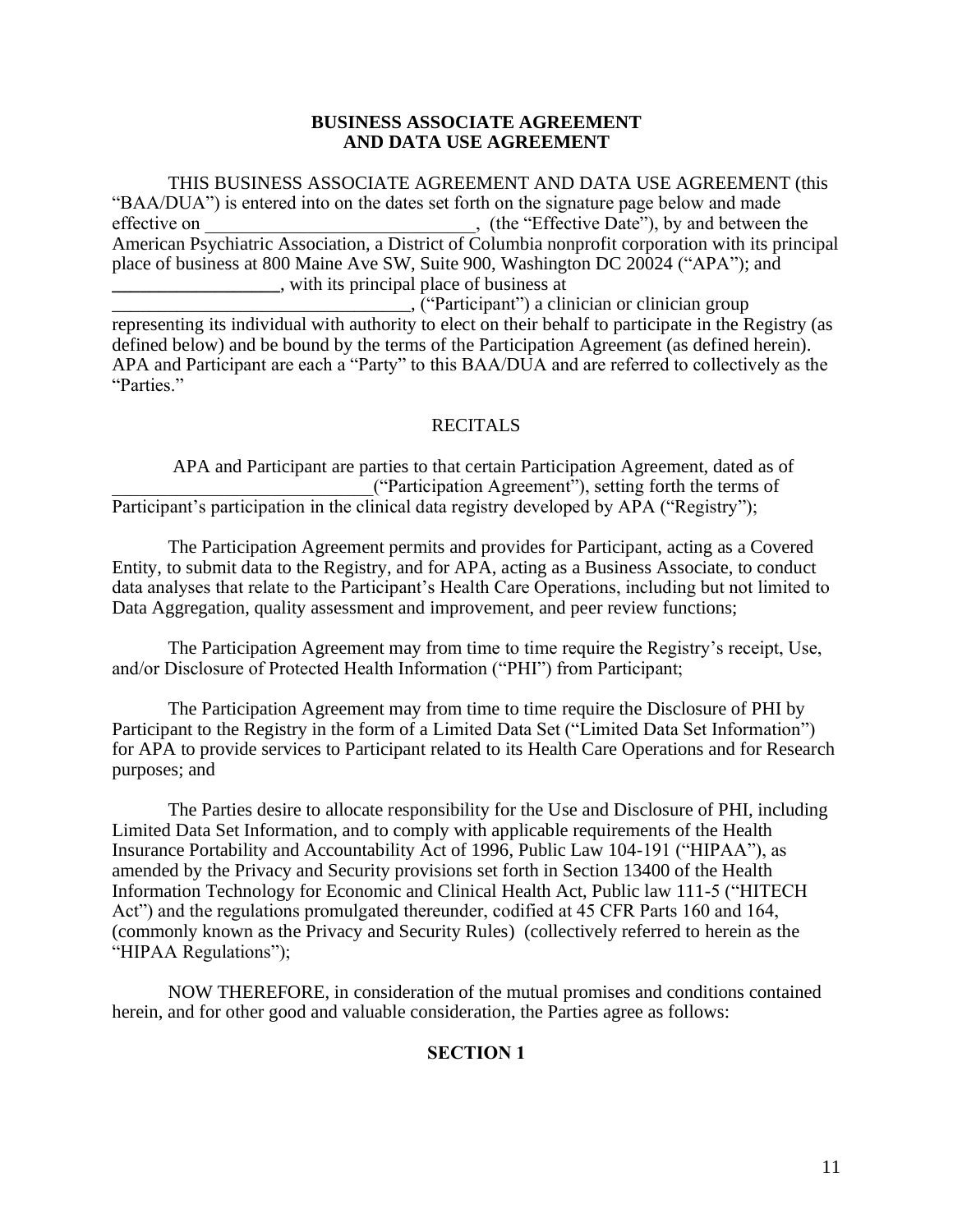#### DEFINITIONS

Capitalized terms used, but not otherwise defined, in this BAA/DUA will have the meaning ascribed to them in the HIPAA Regulations or the Participation Agreement, as the case may be. PHI will have the meaning ascribed to it in the HIPAA Regulations, but for the purposes of this BAA/DUA will refer solely to PHI transmitted from or on behalf of Participant to APA or a Subcontractor of APA, or created by APA or its Subcontractor on behalf of Participant. PHI will include PHI in electronic form ("Electronic PHI") unless specifically stated otherwise. Limited Data Set Information will have the meaning ascribed to "Limited Data Sets" in the HIPAA Regulations, but for the purposes of this BAA/DUA will refer solely to Limited Data Set Information transmitted from or on behalf of Participant to APA or a Subcontractor of APA, or created by APA or its Subcontractor on behalf of Participant. "Subcontractor'' shall have the meaning ascribed to it by the HIPAA Regulations, and shall include any agent or other person who acts on behalf of an entity, provided that APA is not acting as an agent of Participant in its role as an independent contractor herein. Unless otherwise specified, the use of the term PHI will be interpreted to include Limited Data Set Information.

### **SECTION 2** EFFECT AND INTERPRETATION

The provisions of this BAA/DUA shall apply with respect to the Use or Disclosure of any PHI by the Parties under the Participation Agreement. In the event of any conflict or inconsistency between the Participation Agreement and this BAA/DUA concerning the Use or Disclosure of PHI, the terms of this BAA/DUA will prevail unless the Parties mutually agree that the applicable terms of the Participation Agreement would be more protective of PHI. The provisions of this BAA/DUA are intended in their totality to implement the HIPAA Regulations as they concern Business Associate Contracts and 45 CFR 164.514(e) as it concerns Data Use Agreements. The provisions of the Participation Agreement will remain in full force and effect and are amended by this BAA/DUA only to the extent necessary to effectuate the provisions set forth herein.

#### **SECTION 3** GENERAL OBLIGATIONS OF APA

Section 3.1. Business Associate Obligations.

The obligations set out in this Subsection 3.1 apply with respect to APA's Use or Disclosure of PHI, other than Limited Data Set Information.

(a) APA agrees not to Use or Disclose PHI other than as permitted or required by this BAA/DUA or as Required By Law and agrees to maintain the security and privacy of all PHI in a manner consistent with all applicable laws; provided that Participant will inform APA of any specific state laws that it believes are applicable to PHI submitted by Participant and would require APA to take compliance steps beyond those required under the HIPAA regulations.

(b) APA agrees to use appropriate safeguards, and comply with Subpart C of 45 CFR Part 164 with respect to Electronic PHI, to prevent Use or Disclosure of PHI other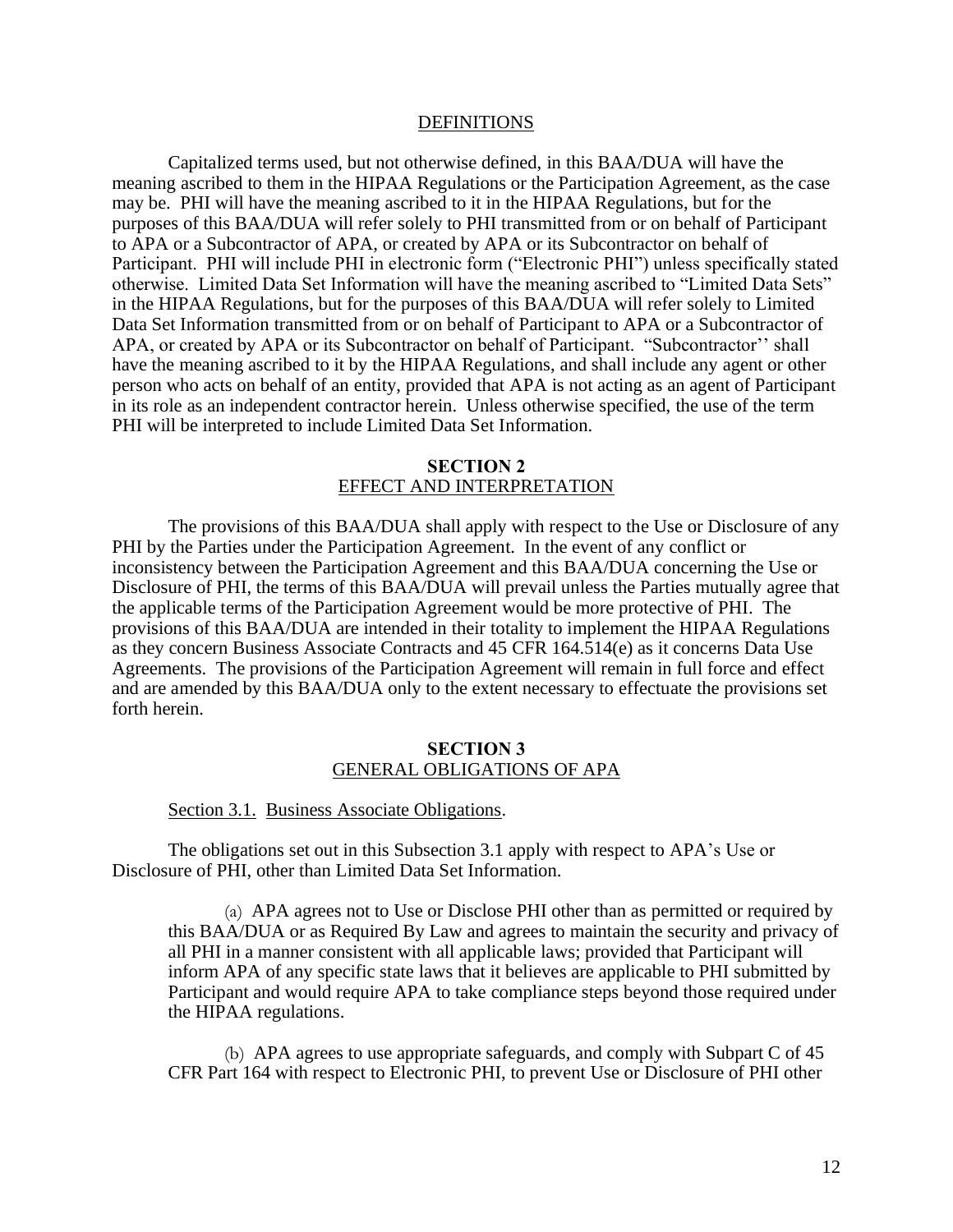than as provided for by this BAA/DUA. Without limiting the generality of the foregoing, APA further agrees to:

(i) implement Administrative, Physical, and Technical Safeguards that reasonably and appropriately protect the Confidentiality, Integrity, and Availability of the Electronic PHI that it creates, receives, maintains, or transmits on behalf of Participant as required by 45 CFR 164.308, 164.310, and 164.312;

(ii) ensure that any Subcontractor, to whom it provides such PHI agrees to implement reasonable and appropriate safeguards to protect the PHI and comply with Subpart C of 45 CFR Part 164 with respect to Electronic PHI; and

 $(iii)$  report promptly, but in no case later than five  $(5)$  business days after Discovery, to the Participant any Security Incident or Breach of Unsecured PHI that is known to or reasonably should be known to APA and shall mitigate, to the extent practicable, any harmful effects of said Security Incident or Breach of Unsecured PHI; provided however, that the Parties acknowledge and agree that this Section b(iii) constitutes notice by APA to Participant of the ongoing existence and occurrence or attempts of Unsuccessful Security Incidents for which no additional notice to Participant shall be required. "Unsuccessful Security Incidents" means, without limitation, pings and other broadcast attacks on firewall, port scans, unsuccessful log-on attempts, denial of service attacks, and any combination of the above, so long as no such incident results in unauthorized access, Use or Disclosure of PHI.

(c) APA agrees to report promptly, but in no case later than five (5) business days after Discovery (as defined by 45 CFR 164.404(a)), to Participant any Use or Disclosure of PHI which is not authorized by this BAA/DUA of which APA becomes aware.

(d) APA agrees to ensure that any Subcontractor that creates, receives, maintains, or transmits PHI, on behalf of APA, will agree in writing to comply with the same restrictions and conditions with respect to such information that apply through this BAA/DUA to APA. For the purposes of this BAA/DUA, all PHI provided at APA's direction to a Subcontractor of APA will be deemed to have been provided to APA.

(e) If PHI provided to APA, or to which APA otherwise has access, constitutes a Designated Record Set, APA agrees to provide Participant with timely access to such PHI, upon reasonable advance notice and during regular business hours, or, at Participant's request, to provide an Individual with access to his or her PHI in order to meet the requirements under 45 CFR 164.524 concerning access of Individuals to Protected Health Information. In the event an Individual contacts APA or its Subcontractor directly about gaining access to his or her PHI, APA will not provide such access but rather will forward such request to Participant within three (3) business days of such contact, unless otherwise Required By Law.

(f) If PHI provided to APA, or to which APA otherwise has access, constitutes a Designated Record Set, APA agrees to make timely amendment(s) to such PHI as Participant may direct or agree to pursuant to 45 CFR 164.526. In the event an Individual contacts APA or its Subcontractor directly about making amendments to his or her PHI, APA will not make such amendments, but rather will promptly forward such request to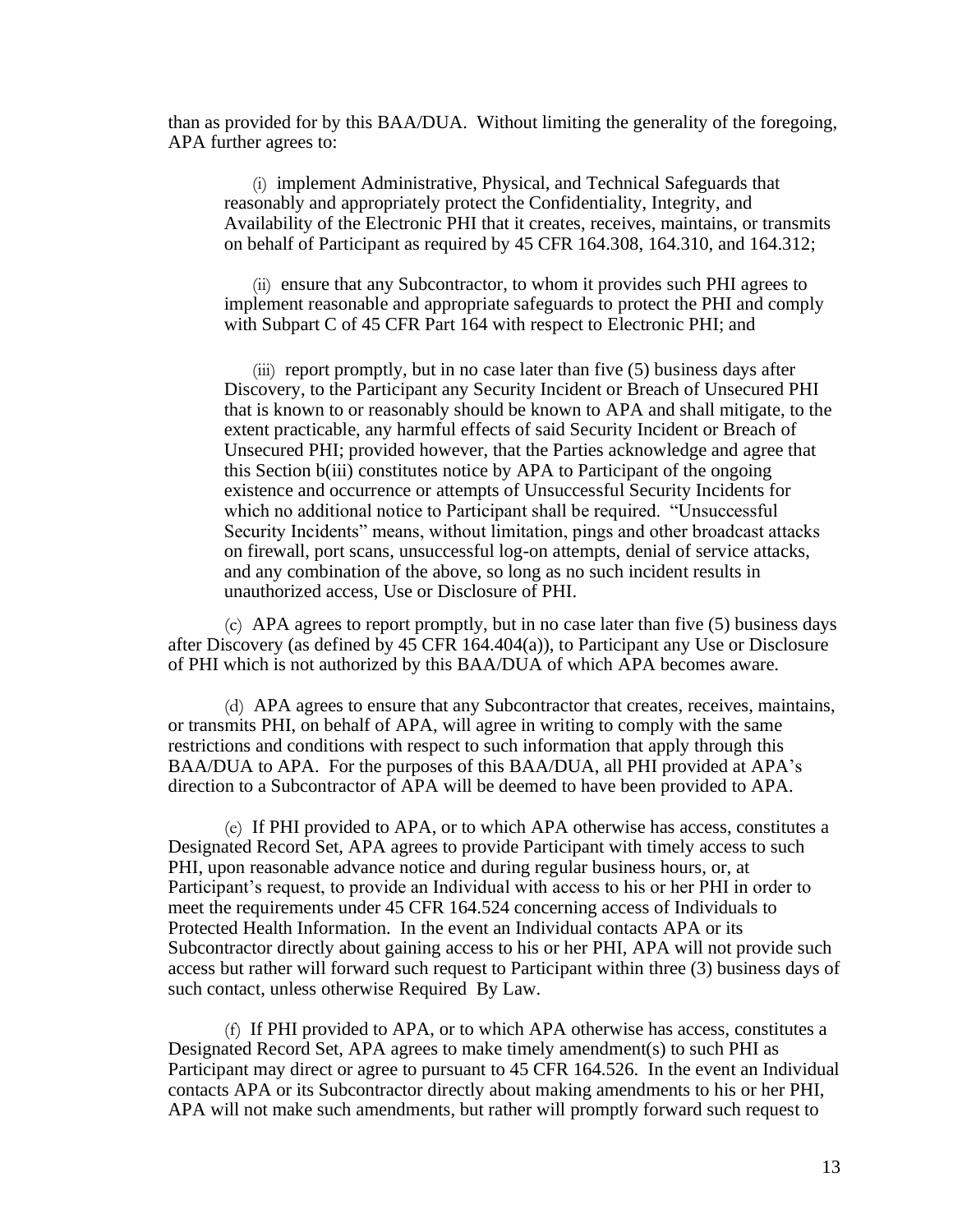Participant, unless otherwise Required By Law.

(g) APA agrees to make internal practices, books and records relating to the Use and Disclosure of PHI available to the Secretary of the United States Department of Health and Human Services, during regular business hours, for purposes of the Secretary's determining compliance with the HIPAA Regulations.

(h) APA agrees to document Disclosures of PHI and information related to such Disclosures as would be required for Participant to respond to a request by an Individual for an accounting of Disclosures of PHI in accordance with 45 CFR 164.528. In addition, APA agrees to provide promptly to Participant or an Individual, upon Participant's reasonable request, information collected in accordance with this Subsection 3.1(h) in order to permit Participant to respond to a request by an Individual for an accounting of Disclosures of PHI in accordance with 45 CFR 164.528. Notwithstanding the foregoing, this Subsection 3.1(h) will not apply with respect to Disclosures made to carry out Participant's Health Care Operations or the Disclosure of Limited Data Set Information, in accordance with the exceptions to 45 CFR 164.528 as set forth in the HIPAA Regulations, provided that this exception shall not apply to Disclosures of PHI through an electronic health record.

(i) APA shall mitigate, to the extent practicable, any adverse effects from any improper Use and/or Disclosure of Protected Health Information by APA that are known to APA.

### Section 3.2. Limited Data Set Recipient Obligations.

The obligations set out in this Subsection 3.2 apply only with respect to APA's Use or Disclosure of Limited Data Set Information.

(a) APA agrees to not Use or further Disclose Limited Data Set Information other than as permitted by this BAA/DUA, or as otherwise Required By Law.

(b) APA agrees to use appropriate safeguards to prevent Use or Disclosure of the Limited Data Set Information other than as permitted by this BAA/DUA. Without limiting the generality of the foregoing, APA further agrees to:

(i) ensure that any Subcontractor, to whom it provides such Limited Data Set Information agrees to implement reasonable and appropriate safeguards to protect such information that are substantially similar to the terms of this BAA/DUA; and

 $(ii)$  report promptly, but in no case later than five (5) business days after Discovery, to the Participant any Security Incident or Breach of Unsecured PHI of which APA becomes aware.

(c) APA will report promptly, but in no case later than five (5) business days after Discovery, to Participant any Use or Disclosure of the Limited Data Set Information not permitted by this BAA/DUA of which APA becomes aware.

(d) APA will not attempt to identify the Individuals to whom the Limited Data Set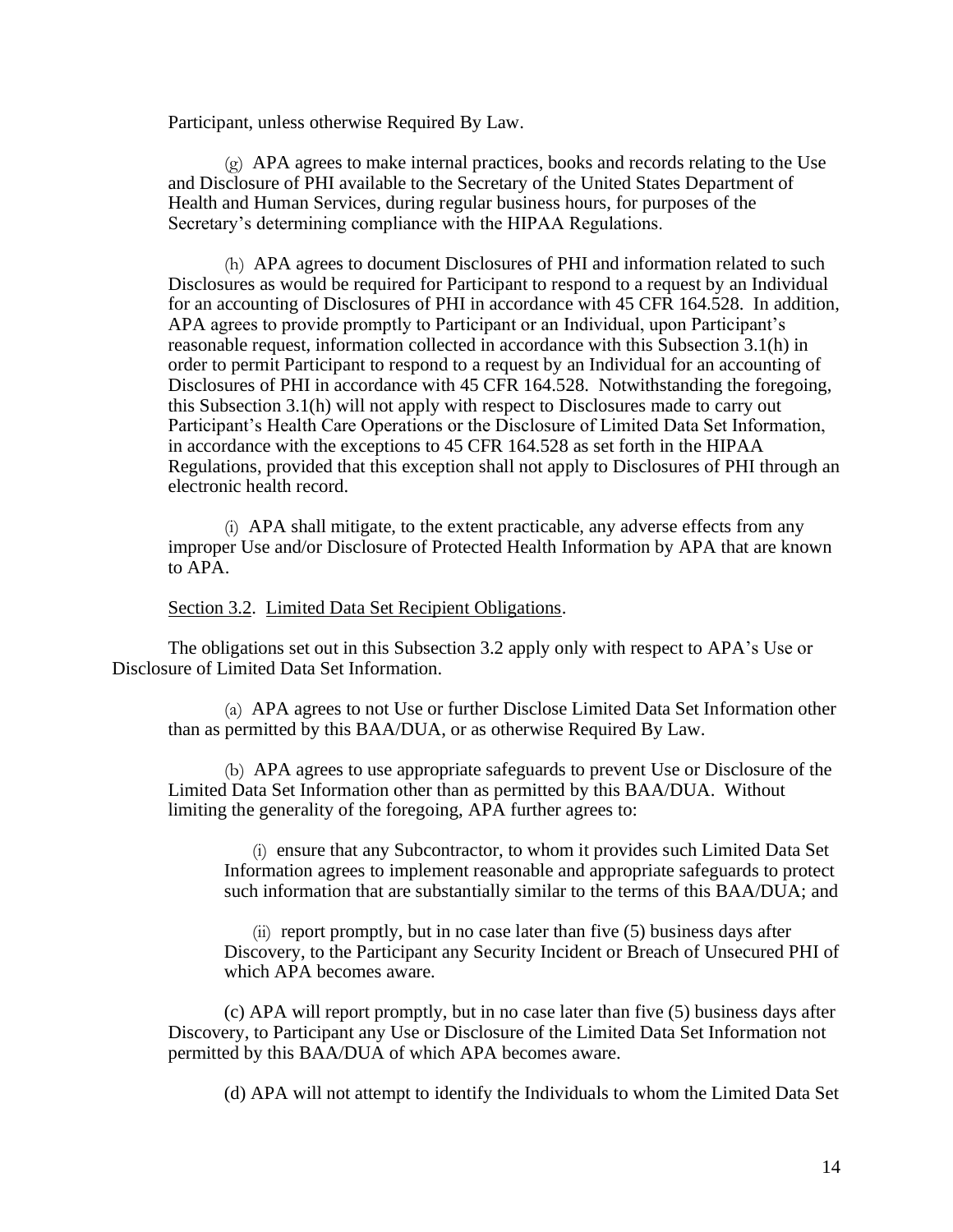Information pertains, or attempt to contact such Individuals, provided that this restriction will not be interpreted to prevent APA from conducting such activities under the Business Associate provisions of this BAA/DUA. Under no circumstances will APA attempt to contact Individuals except with Participant's and/or patient's prior written consent.

(e) APA agrees to require that any Subcontractor to whom it, directly or indirectly, provides Limited Data Set Information will agree in writing to comply with the same restrictions and conditions that apply through this Subsection 3.2 to APA.

(f) APA agrees to enter into a written data use agreement with each third party to which it Discloses Limited Data Set Information that includes the terms and provisions required by the HIPAA Regulations for such Disclosures.

### **SECTION 4** PERMITTED USES AND DISCLOSURES BY APA

(a) General Business Associate Use and Disclosure Provisions.

Except as otherwise limited in this BAA/DUA, APA may Use or Disclose PHI on behalf of, or in order to provide services to, Participant to the extent such Use or Disclosure is reasonably necessary to facilitate Participant's participation in Registry, consistent with the Participation Agreement, and provided that such Use or Disclosure of PHI would not violate the HIPAA Regulations if done by Participant. In providing these services, APA will be acting as an independent contractor and not as an employee or agent of Participant. APA shall have no authority, express or implied, to commit or obligate Participant in any manner whatsoever.

### (b) Specific Business Associate Use and Disclosure Provisions.

The permitted Uses and Disclosures set out in this Subsection 4(b) apply only with respect to APA's Use or Disclosure of PHI other than Limited Data Set Information.

(i) Except as otherwise limited in this BAA/DUA or the Participation Agreement, APA may Use PHI for the proper management and administration of APA or to carry out the legal responsibilities of APA.

(ii) Except as otherwise limited in this BAA/DUA or the Participation Agreement, APA may Disclose PHI for its own proper management and administrative purposes, provided that the Disclosures are either Required By Law, or APA otherwise obtains reasonable assurances from the person to whom it Discloses the PHI that such person will a) protect the Confidentiality of the PHI; b) Use or further Disclose the PHI only as Required By Law or for the purpose for which it was Disclosed to the person; and c) promptly notify APA of any instances of which the person is aware that the Confidentiality of the PHI has been Breached.

(iii) Except as otherwise limited in this BAA/DUA or the Participation Agreement, APA may Use and Disclose PHI to provide Data Aggregation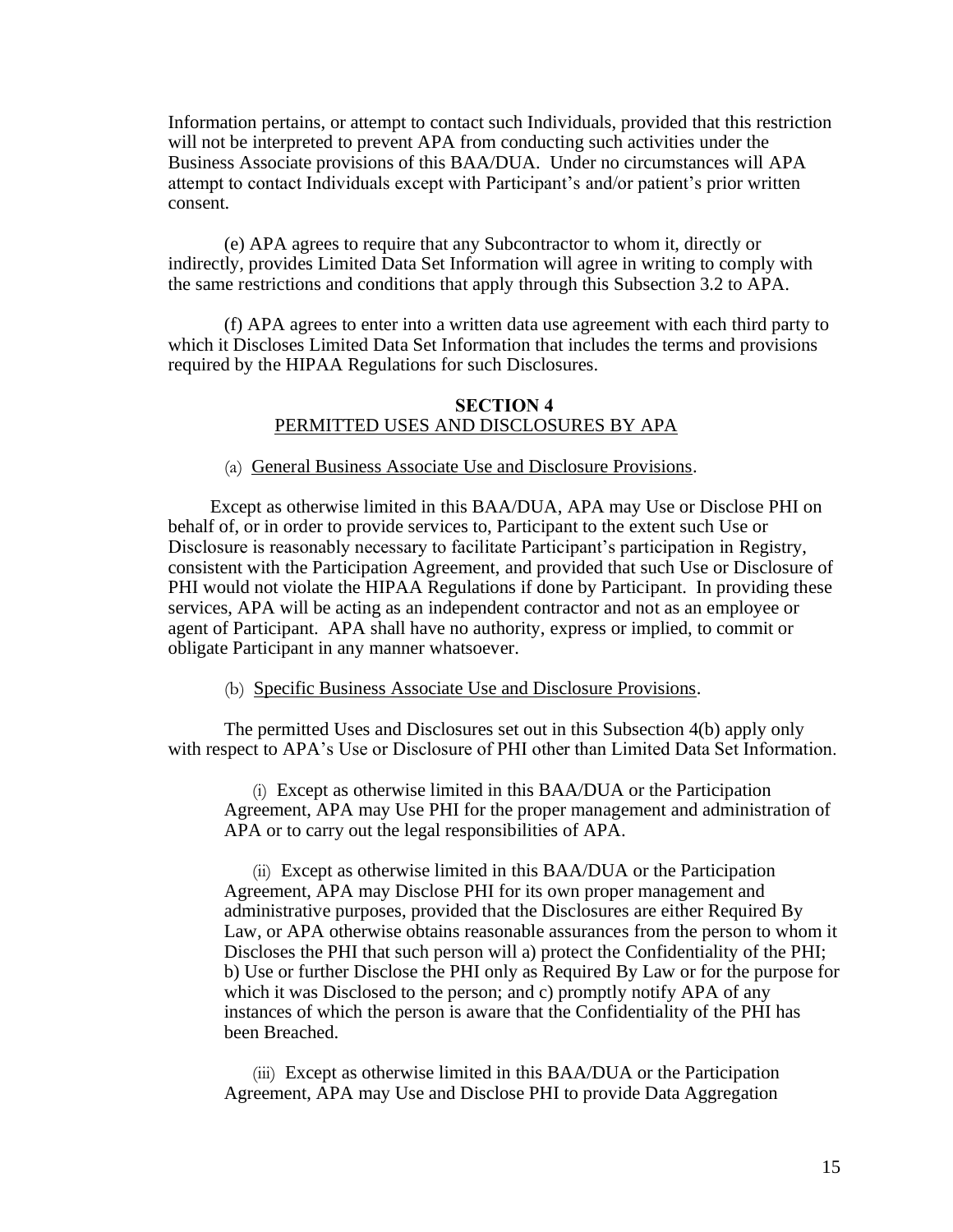services to Participant as permitted by 45 CFR  $164.504(e)(2)(i)(B)$ .

(iv) APA may de-identify any PHI, provided such de-identification conforms to the requirements of 45 CFR 164.514(b), including without limitation any documentation requirements. APA may Use or Disclose such de-identified information at its discretion, as such de-identified information does not constitute PHI and is not subject to the terms of this BAA/DUA; provided that such Use or Disclosure is consistent with the Participation Agreement and applicable law.

(v) APA may partially de-identify any PHI to create a Limited Data Set, provided such partial de-identification conforms to the Limited Data Set requirements of 45 CFR 164.514(e)(2).

### (c) Minimum Necessary Requirement

The Parties agree that the permissible Uses and Disclosures of Protected Health Information set forth in the Participation Agreement and this BAA/DUA are consistent with Participant's minimum necessary policies and procedures.

### (d) Uses and Disclosures of Limited Data Sets.

Notwithstanding Subsection 4(b) above, APA may, consistent with this BAA/DUA, Use or Disclose PHI that consists solely of Limited Data Set Information to a third party for Research, Public Health, or Health Care Operations in accordance with the provisions of the HIPAA Regulations concerning Limited Data Sets, provided that such Use or Disclosure is (i) limited to the minimum information necessary to facilitate Participant's participation in Registry or for APA's Research purposes; (ii) is consistent with the Participation Agreement; and (iii) would not violate the HIPAA Regulations if done by Participant. The term Health Care Operations as used herein includes Data Aggregation.

#### **SECTION 5** GENERAL OBLIGATIONS OF PARTICIPANT

(a) Participant's Notice of Privacy Practices, Permissions, and Restrictions.

(i) Participant acknowledges and agrees that it has developed and makes available to all patients a Notice of Privacy Practices that complies with 45 CFR 164.520 and any other applicable provisions of the HIPAA Regulations. Participant will provide APA with a copy of its Notice of Privacy Practices upon request.

(ii) Participant will provide APA with any changes in, or revocation of, the permission by an Individual to Use or Disclose PHI, if such changes affect APA's permitted or required Uses and Disclosures.

(iii) Participant will ensure on a continuing basis that all Disclosures of PHI made to APA are permissible under the HIPAA Regulations and are not subject to restrictions that would make the Disclosure of an Individual's PHI to APA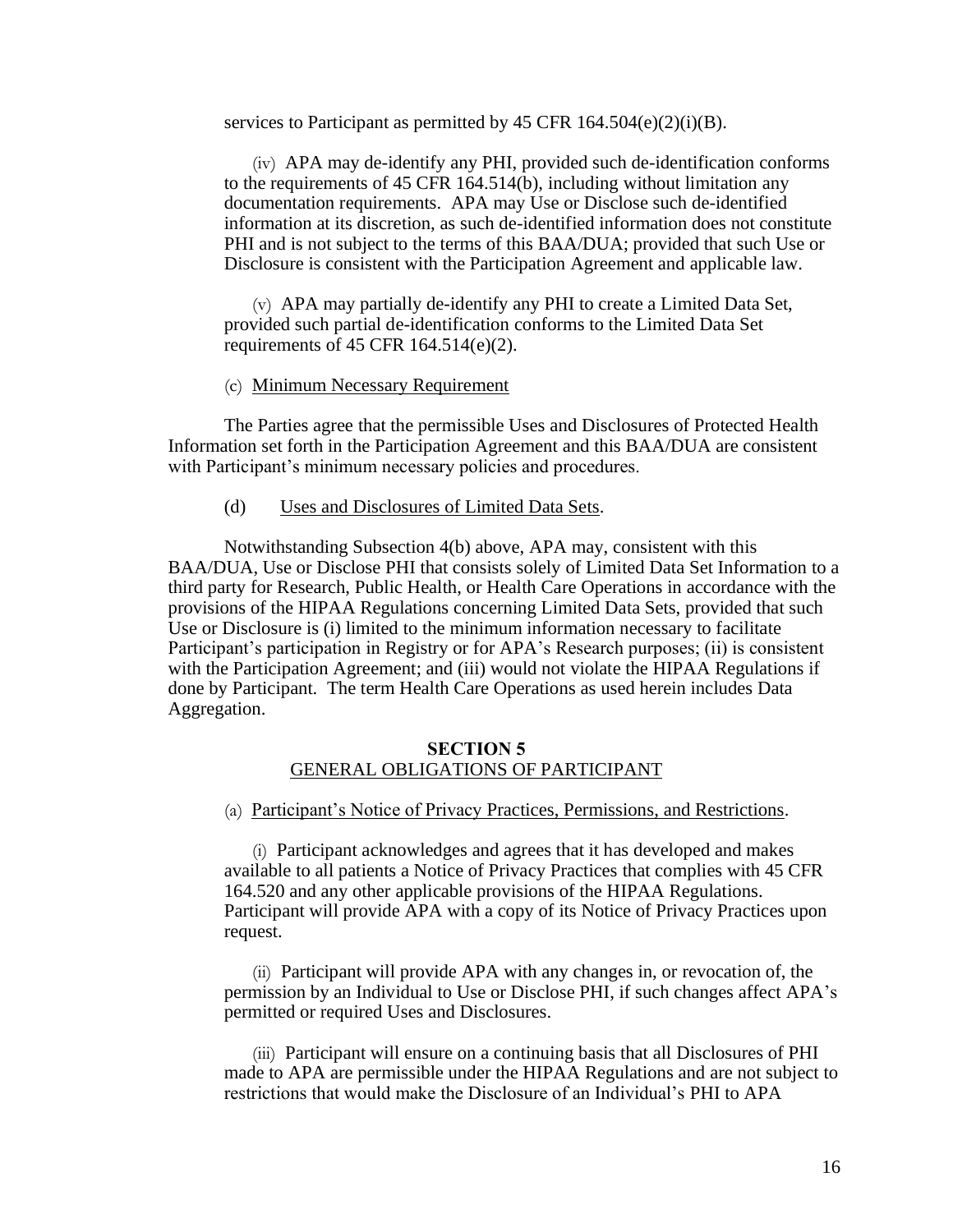impermissible. Participant will notify APA of any specific or general restrictions on the Use or Disclosure of PHI submitted to APA that Participant has agreed to in accordance with 45 CFR 164.522, if such restrictions affect APA's permitted or required Uses or Disclosures.

(b) Permissible Requests by Participant. Participant will not ask APA to Use or Disclose PHI in any manner that would not be permissible under the HIPAA Regulations if undertaken by Participant, provided that Participant may, as otherwise permitted under this BAA/DUA, request that APA Use or Disclose PHI for the purposes of Data Aggregation or the management and administrative activities of APA, as provided for in 45 CFR 164.504(e)(2).

### **SECTION 6** TERM AND TERMINATION

(a) Term. This BAA/DUA will commence as of the Effective Date and will remain in effect for a period that is coterminous with the Participation Agreement, unless (i) this BAA/DUA is terminated sooner in accordance with either Subsection (b) or (c) of this Section; or (ii) the Participation Agreement is amended by written BAA/DUA of the Parties in a manner that the Parties mutually agree renders the provisions of this BAA/DUA unnecessary.

(b) Termination for Material Breach. Either Party may terminate this BAA/DUA based upon a material breach of this BAA/DUA by the other Party, provided that the nonbreaching Party gives the breaching Party thirty (30) days written notice and the opportunity to cure such breach, and the breach is not cured during the notice period. In the event such material breach is not cured, the non-breaching Party may terminate this BAA/DUA immediately upon the expiration of the notice period. In the event it is not possible to cure such material breach, the non-breaching Party may terminate this BAA/DUA immediately and without any notice.

(c) Termination Permitted Due to Change in Law. Either Party may terminate this BAA/DUA as permitted in accordance with Section 8(b) of this BAA/DUA upon a change in an applicable law that causes performance in compliance with this BAA/DUA to violate the law. Except as otherwise specified herein, this BAA/DUA shall terminate immediately upon the termination of the Participation Agreement.

### (d) Effect of Termination.

(i) Except as provided in paragraph (ii) of this Subsection and except with respect to Limited Data Set Information, upon termination of this BAA/DUA for any reason, APA will return or destroy all PHI received from Participant, or created or received by APA on behalf of Participant. APA will retain no copies of the PHI, except as provided in paragraph (ii) of this Subsection or to the extent that the PHI constitutes Limited Data Set Information.

(ii) In the event that APA reasonably determines that returning or destroying the PHI is infeasible due to inclusion of such PHI in the Registry or for any other reason, APA will not return or destroy the PHI, may retain copies of the PHI to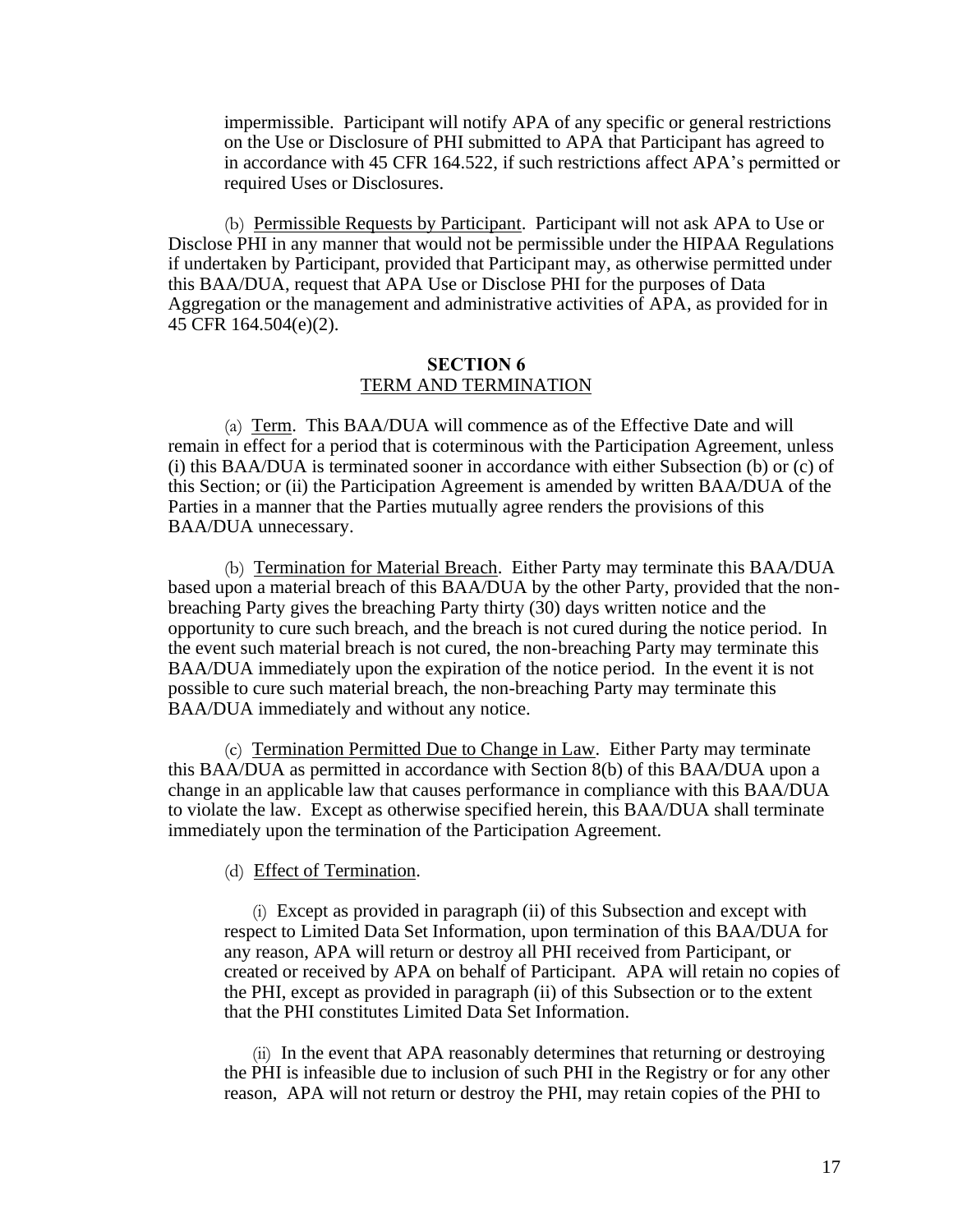the extent it has been entered into the Registry, and will promptly notify Participant of the circumstances that make return or destruction infeasible. Based on such determination, APA will extend the protections of this BAA/DUA to such PHI and limit any further Use or Disclosure of such PHI to those purposes that make the return or destruction infeasible, for so long as APA maintains such PHI.

(iii) The Parties acknowledge and agree that the provision of any PHI to APA in accordance with the Participation Agreement is conditioned upon this BAA/DUA being in full force and effect. Therefore, upon termination of this BAA/DUA, the Parties agree that Participant will refrain from submitting PHI to APA, and APA will refrain from accepting PHI from Participant. In the event of a termination under either Subsection (b) or (c) of this Section 6, either Party may also elect to terminate the Participation Agreement. In the event the Parties engage in negotiations undertaken in accordance with Subsection 8(b) of this BAA/DUA, the Parties will suspend during such period of negotiation any provision of the Participation Agreement requiring or obligating either Party to Use or Disclose PHI in a manner that either Party reasonably believes would violate any applicable state or federal law or regulation, including without limitation the HIPAA Regulations.

 $(iv)$  The obligations of this Subsection  $6(d)$  will survive any expiration or termination of this BAA/DUA.

### **SECTION 7** INDEMNIFICATION; BREACH NOTIFICATION

(a) Indemnification. The Parties shall indemnify and hold harmless one another from a breach of their obligations under this BAA/DUA to the extent provided in, and subject to the limitations in Sections 8 and 9 of, the Participation Agreement. The Parties' obligations under this Section 7 regarding indemnification will survive any expiration or termination of this BAA/DUA.

(b) Breach Notification. Participant and APA agree that if either fails to adhere to any of the provisions set forth in this BAA/DUA or the Participation Agreement and, as a result, PHI or other confidential information is unlawfully accessed, used, or disclosed, the Party or Parties responsible for the Breach agree to pay all (or their proportionate share of) costs associated with any notification to affected individuals that is Required By Law, and the Party or Parties responsible will also pay any and all (or their proportionate share of) fines and/or administrative penalties imposed for such unauthorized access, use or disclosure of confidential information or for delayed reporting. Unless otherwise agreed upon by the Parties, if APA notifies Participant of a Breach of Unsecured PHI, Participant shall be responsible for providing notification to comply with Breach Notification requirements set forth in the HIPAA Regulations. Such notification shall not identify APA unless agreed upon by APA in writing.

### **SECTION 8**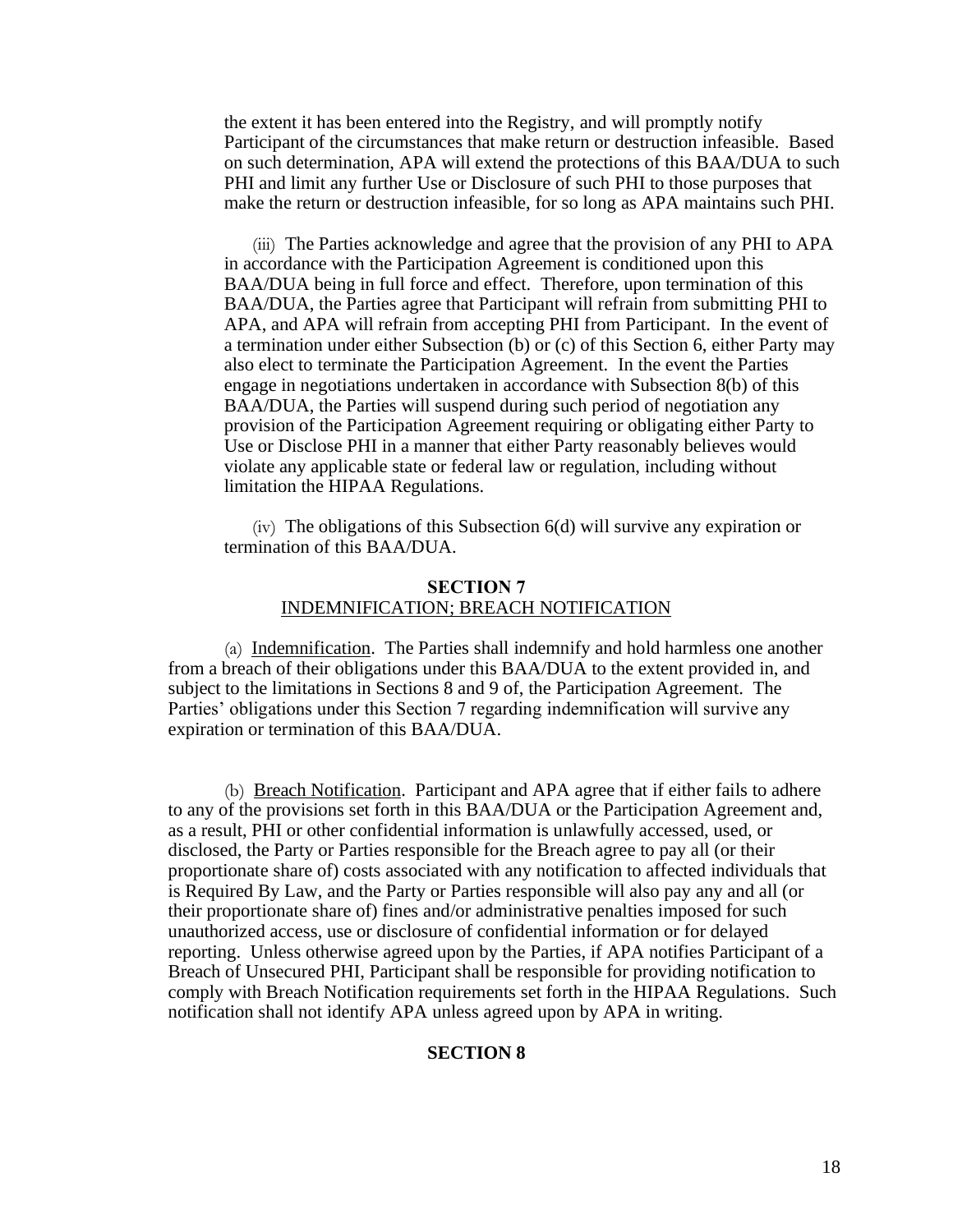#### MISCELLANEOUS

(a) Regulatory References. A reference in this BAA/DUA to a section in the HIPAA Regulations means the section as in effect or as amended from time to time and for which compliance is required.

(b) Amendment. This BAA/DUA may not be amended except by the mutual written consent of the Parties. Notwithstanding the foregoing, the Parties agree to work together in good faith to take such action as is necessary to make technical amendments to this BAA/DUA from time to time if necessary for Participant and/or APA to comply with the requirements of HIPAA, the HIPAA Regulations, or any applicable provisions of any other federal or state law, as such laws or regulations may be amended from time to time. However, should any state or federal law or regulation now existing or enacted after the Effective Date of this BAA/DUA, including without limitation HIPAA or the HIPAA Regulations, be amended or interpreted by judicial decision or a regulatory body in such a manner that either Party reasonably determines renders any provision of this BAA/DUA in violation of such law or regulation or adversely affects the Parties' abilities to perform their obligations under this BAA/DUA, the Parties agree to negotiate in good faith to amend this BAA/DUA so as to comply with such law or regulation and to preserve the viability of this BAA/DUA. If, after negotiating in good faith, the Parties are unable to reach agreement as to any necessary amendments, either Party may terminate this BAA/DUA without penalty.

(c) Assignment. Neither this BAA/DUA nor either Parties' rights and obligations in this BAA/DUA may be assigned to a third party without the prior written consent of the non‐assigning Party.

(d) Interpretation. Any ambiguity in this BAA/DUA will be resolved in favor of a meaning that permits Participant and APA to comply with the HIPAA Regulations or applicable state patient privacy laws or regulations. Where provisions of this BAA/DUA are different from those mandated in the HIPAA Regulations, but are nonetheless permitted by the HIPAA Regulations, the provisions of this BAA/DUA will control.

(e) No Third Party Beneficiaries. APA and Participant agree that Individuals whose PHI is Used or Disclosed to APA or its Subcontractors under this BAA/DUA are not third party beneficiaries of this BAA/DUA or the Participation Agreement.

(f) Waiver. No provision of this BAA/DUA may be waived except by a notice in writing signed by the waiving Party. A waiver of any term or provision shall not be construed as a waiver of any other term or provision.

 $\varphi$ ) Correspondence. The Parties will send any reports or notices required under this BAA/DUA to the addresses set forth in the notice provision of the Participation Agreement.

**[Remainder of page intentionally left blank. Signature page to follow.]**